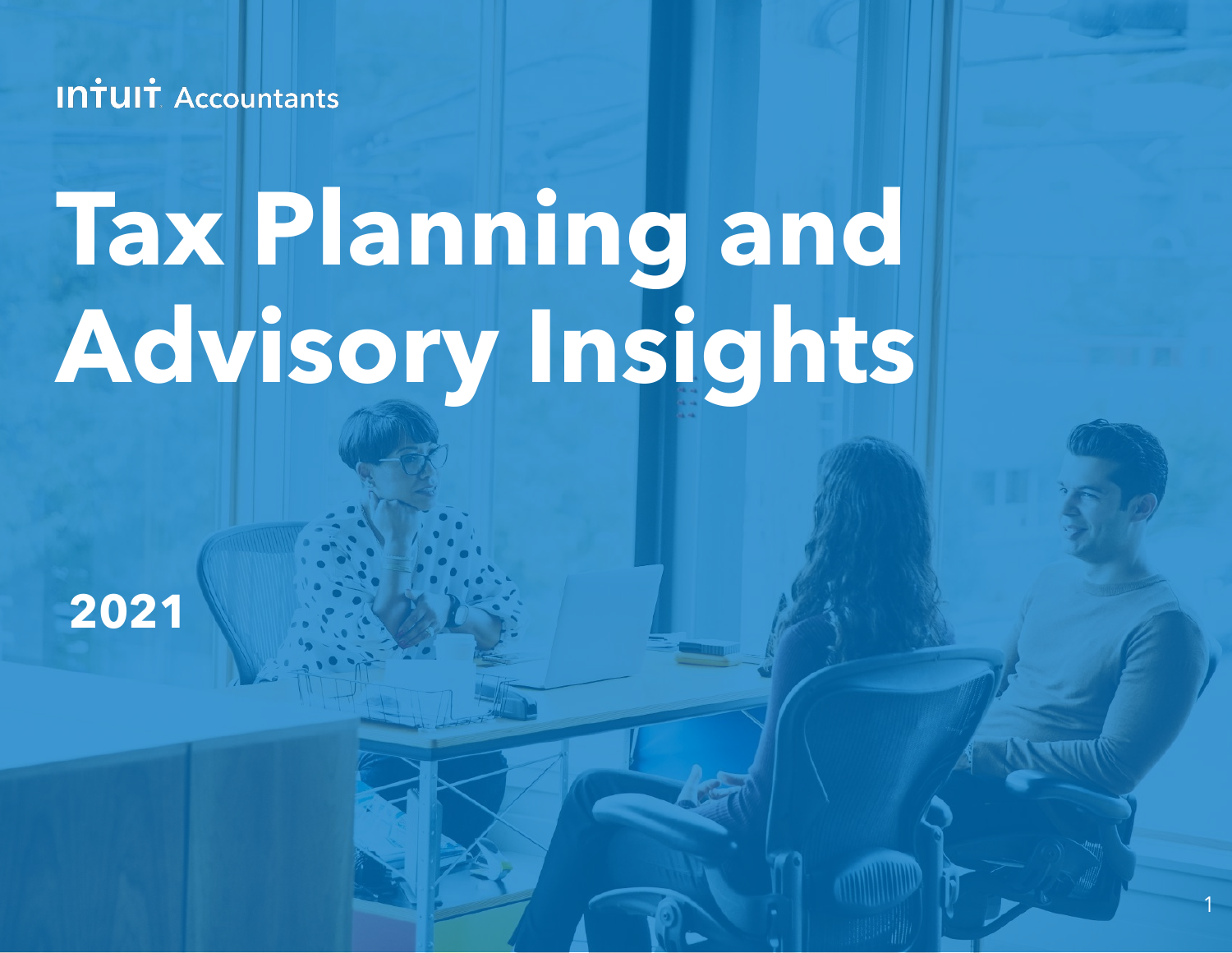### Introduction

Tax planning and advisory services are an important extension of tax compliance services. The avalanche of new tax legislation over the past five years and the impact of COVID-19 on firms and clients heighten the importance of proactive tax planning and advisory services.

In August, 2021, Intuit Accountants commissioned an industry-wide survey of 786 tax professionals, who currently provide tax planning services or are considering providing tax planning services in the next two years, to learn more about tax planning and advisory services.

The insights in this report are educational in nature, and may be helpful to benchmark planning and advisory services against peers in the tax professional community.



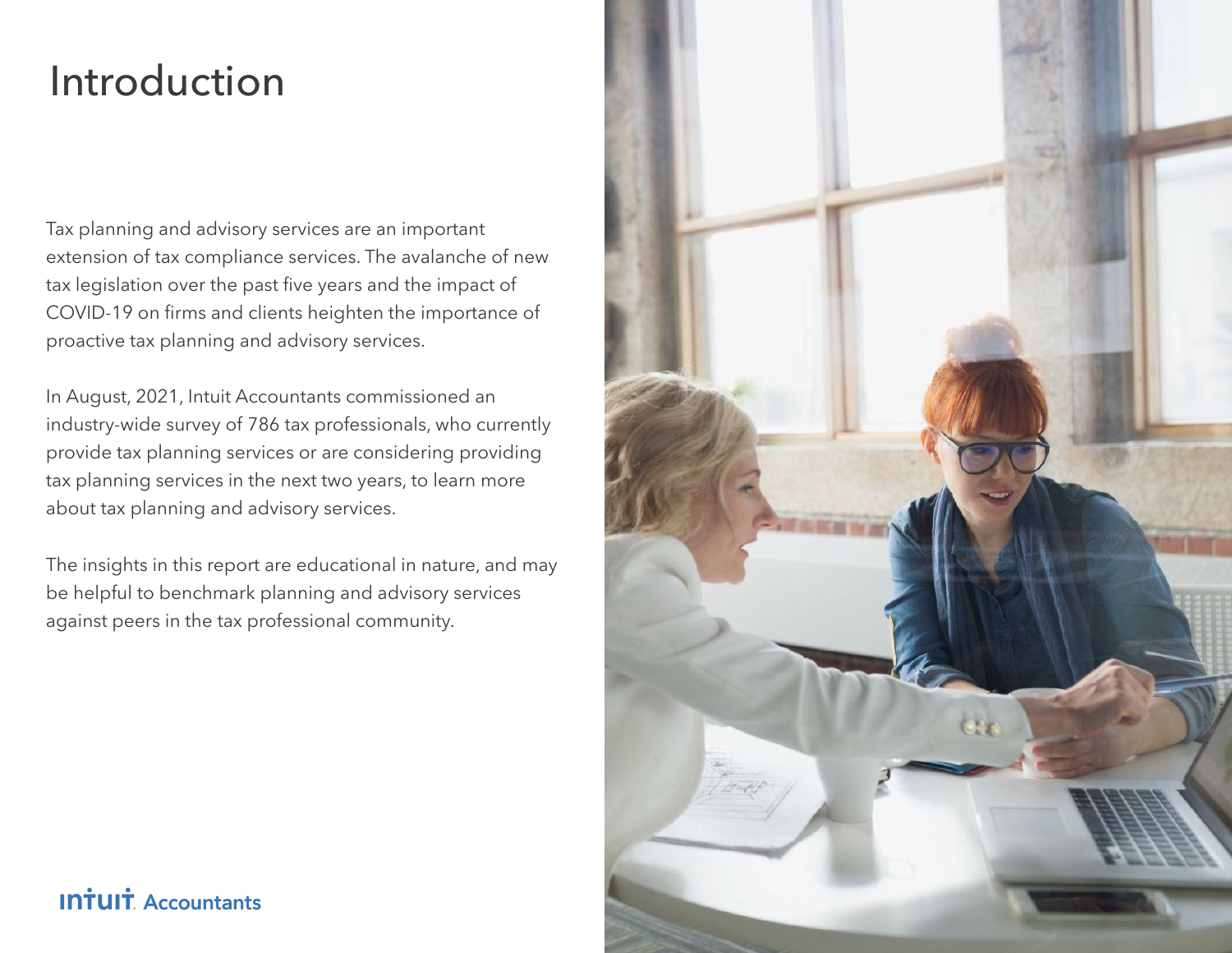# Key Findings from Your Peers



**74%** provide tax planning services, but only **62% charge** for the work.



The average fee charged for these services: **\$2,351** per year, per client



**1 in 3** clients receive tax planning and advisory services.



**1 in 3 preparers** are strongly considering adding tax advisory.



**63%** use **hourly billing model**, while **28%** use **value billing**.



**18% of tax advisors** say they lead with tax planning and advisory services.

2.3 hours is the average time spent preparing a "typical" tax plan.

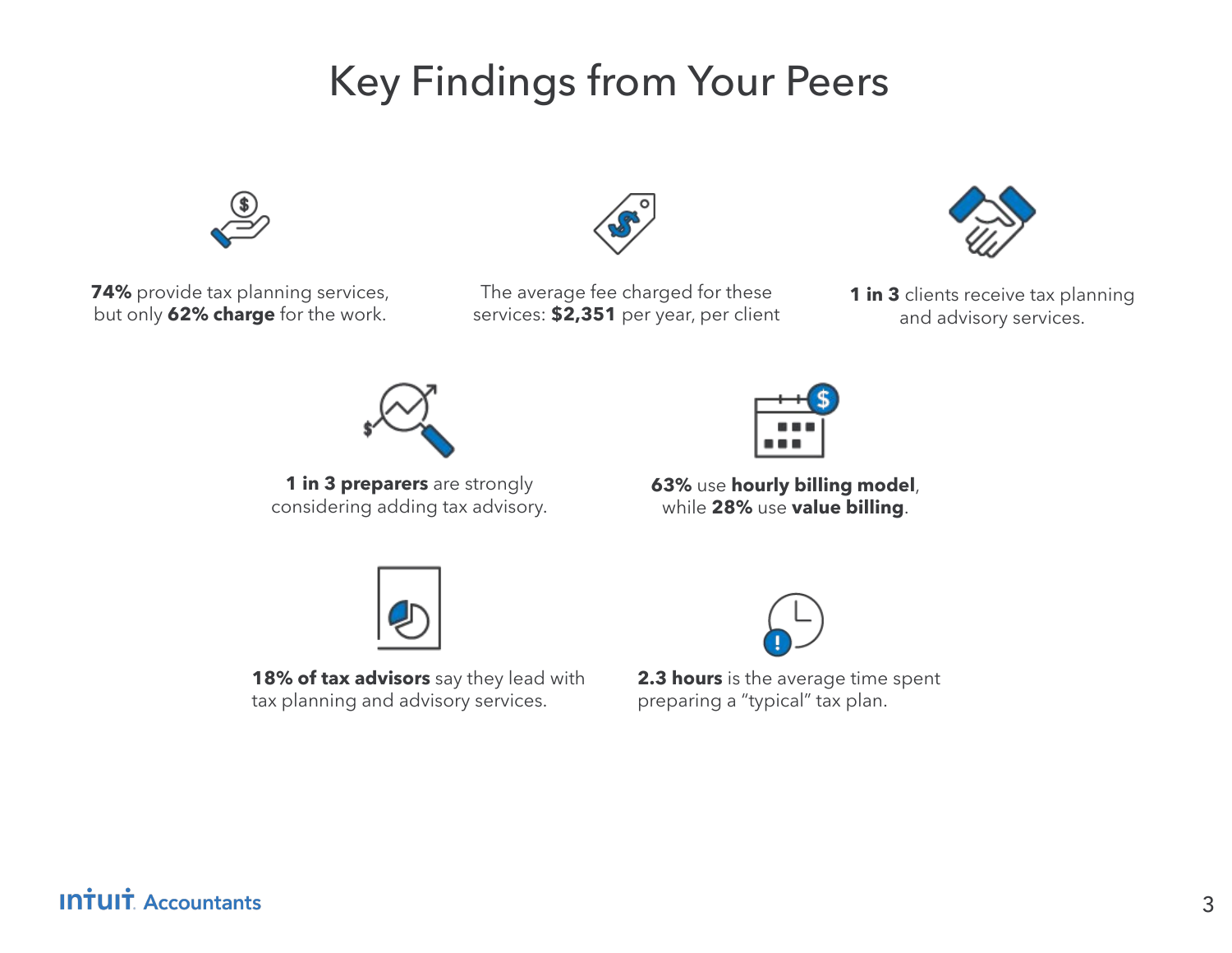# Planning and Advisory: The Natural Progression

Tax planning and advisory are a natural growth from tax preparation services for tax-only and multi-service firms.

Tax planning includes tax projections to estimate future liabilities, incorporating assumptions, ensure compliance and help mitigate surprises over the following year. Tax planning services are typically done once a year.

Tax advisory includes proactive, personalized tax strategies to minimize taxes and quantify savings, over the short and long term, with ongoing consultation throughout the year.

Firms who say they provide tax planning services but do not receive income, may have an opportunity to separate advisory services from compliance to better communicate tax-saving strategies and showcase the value of their tax advisory expertise.

### **INTUIT Accountants**

#### **Missed Revenue**



1 in 6 firms say they are not getting paid for the tax planning services they provide. (1)



Firms that currently do not provide tax planning and advisory services are strongly considering adding them as part of their growth plans.(2)

**18%** are leading with advisory

Almost 1 in 5 advisory firms message proactive tax planning and tax-saving strategies as their primary service.<sup>(3)</sup>

(1) Response from tax professionals (n=923)

(2) Response from tax professionals not currently providing tax planning services (n=616)

(3) Response from tax advisors and tax planners (n=683)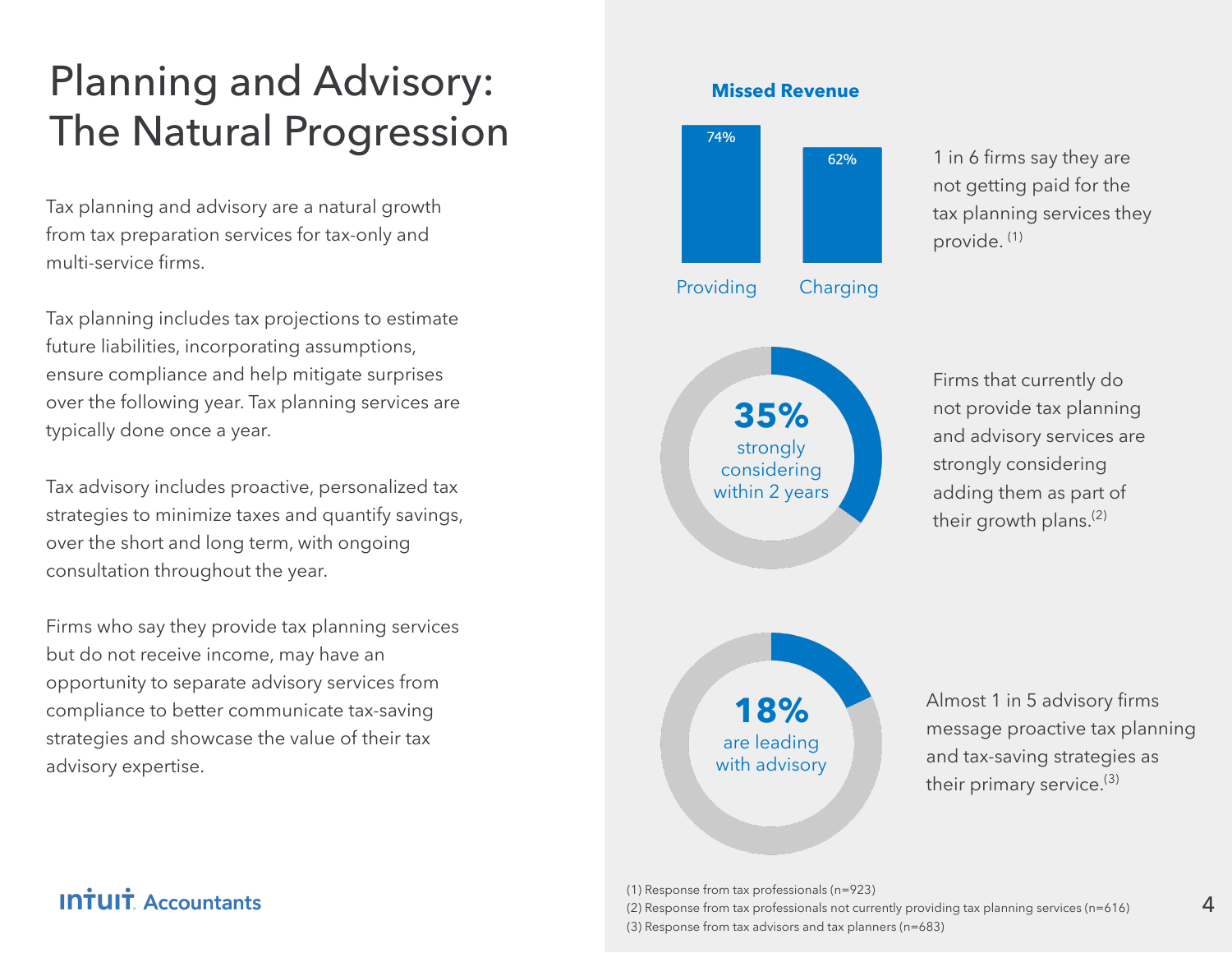# Clients Want Proactive Advisory

Tax advisors say business owners are ideal for tax advisory because there are a plethora of tax-saving strategies available, owners value planning, and they're used to paying for expert services. Advisors say current business owner clients already trust their compliance advice and almost always welcome proactive tax planning and advisory services.

High-net-worth individuals and those with more complex financial situations are also great candidates for tax planning and advisory services. Clients often incorrectly believe that transactional tax preparers are optimizing their tax situation. With education, most welcome the opportunity to align their goals with proactive tax-saving strategies that help them achieve financial success.

A growing number of firms are adding financial planning services or partnering with financial advisors as part of tax advisory.



Firms that provide tax planning and advisory, do so for 1 in every 3 clients. (4)



The top 27% of advisory firms are delivering these services to more than half their clients. (4)

### **INTUIT Accountants**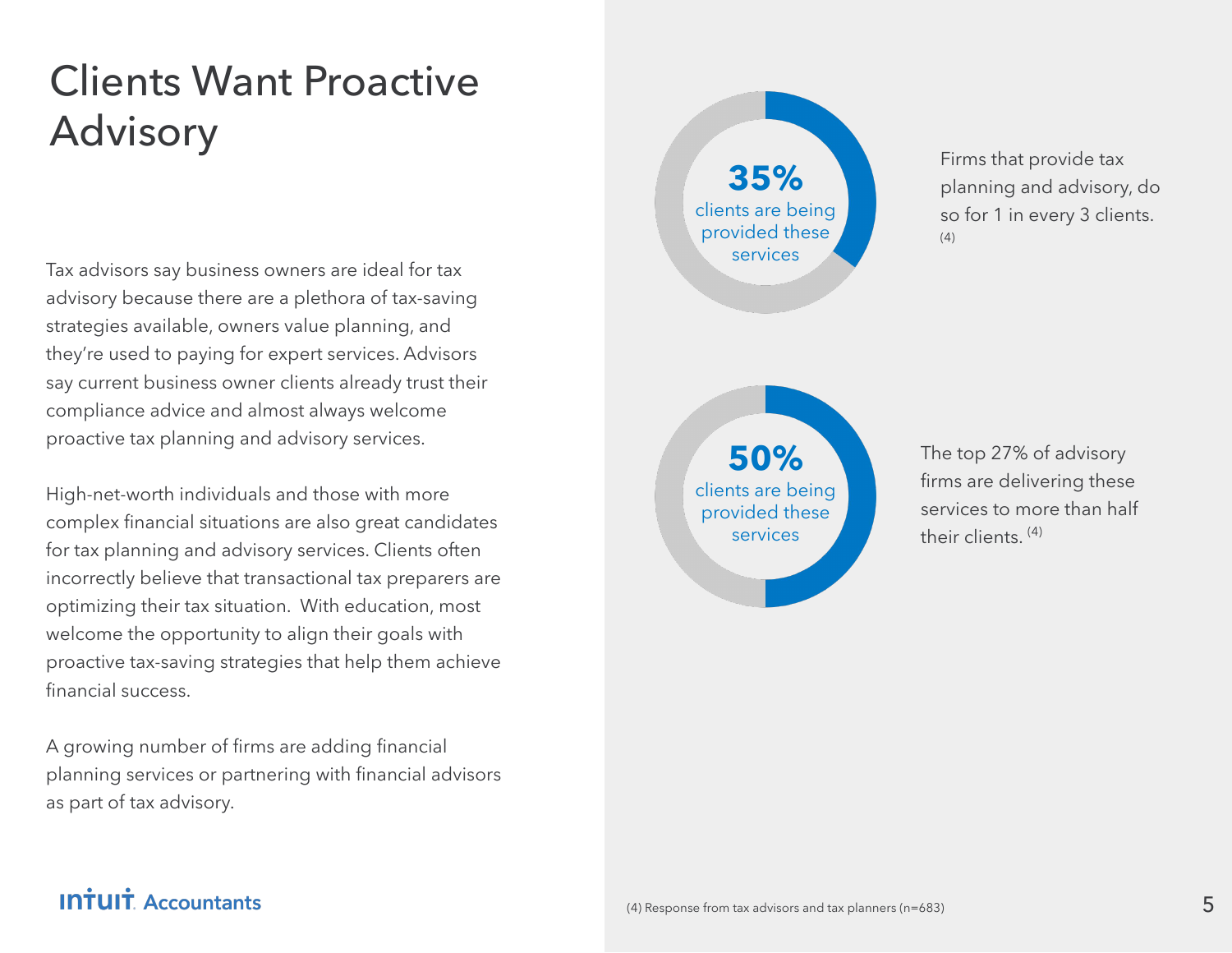## Value Billing: A Growing Business Model

While the majority of planning and advisory firms use an hourly-billing model, more firms are embracing value-billing models. Firms say communicating the savings from tax strategies provides a compelling comparison to support value billing models.

Recurring meetings can create more accountability to follow through with tax plans. Most firms said they meet with planning clients 2-4 times a year. Virtual client meetings are more efficient, more convenient and are becoming the standard.

Most firms use a collection of tax planners, spreadsheets and other tools to deliver services. Leveraging technology and standardizing tax advisory processes can improve productivity and help create capacity to scale services to more clients.

#### **Billing Models**



Most advisory firms use an hourly billing model, while about a quarter use value billing. (5)

#### **Meeting Frequency**



31% of advisors meet with tax planning clients twice a year and 24% meet quarterly. (6)



50 minutes is the average meeting time and 2.3 hours is the average time spent preparing a "typical" tax plan. (6)

#### (5) Response from tax professionals who receive income for tax advisory or tax planning (n=582)  $\overline{6}$ (6) Response from tax advisors and tax planners (n=683)

### **INTUIT Accountants**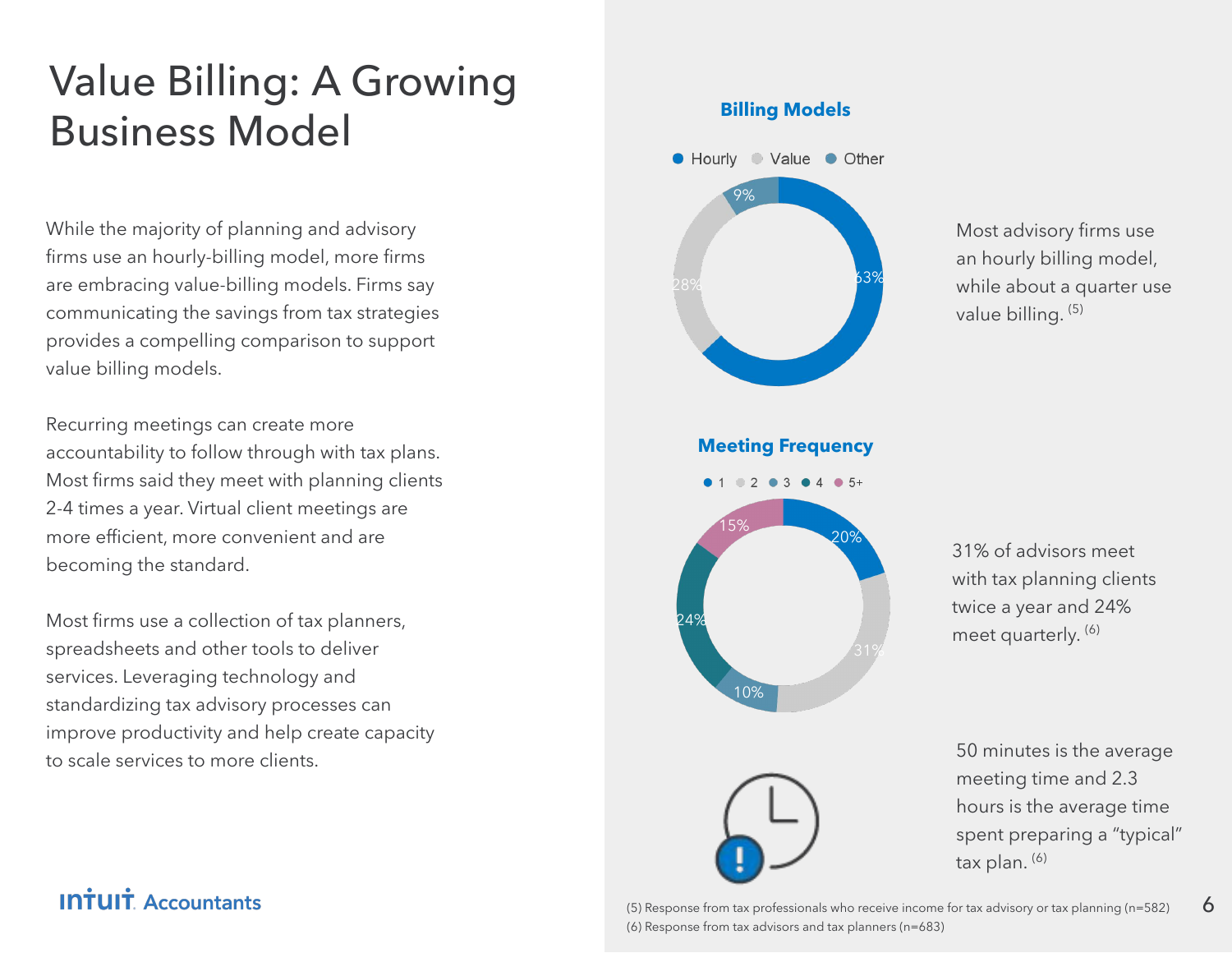# Diversifying and Boosting Revenue

Tax planning and advisory services and have significantly higher fees and client value than compliance services.  $$2,351^{(7)}$  is the average annual fee for tax planning and advisory services, compared to average individual tax preparation fees of \$459.(8)

Planning and advisory engagements work best with recurring calendar appointments where advisors can understand short and long term goals, develop a plan, educate the client about potential strategies and communicate regularly how they are doing implementing the plan.

Advisors also find that planning engagements dramatically simplify tax preparation and eliminate tax-time surprises.



Tax planning & advisory fees, on average, are **5X**

more than tax preparation fees.

The keys to positioning and delivering tax advisory services.



#### **Communication**

Listening to the client's goals and providing options.



#### **Education**

Educating clients about tax-saving strategies and the importance of being proactive.

### **INTUIT** Accountants

(7) Response from tax professionals who receive income for tax advisory or tax planning (n=582)  $\overline{7}$ (8) \$459 is the average fee for preparing a 1040 with schedules A, C, D, and E. (2019 NATP survey data)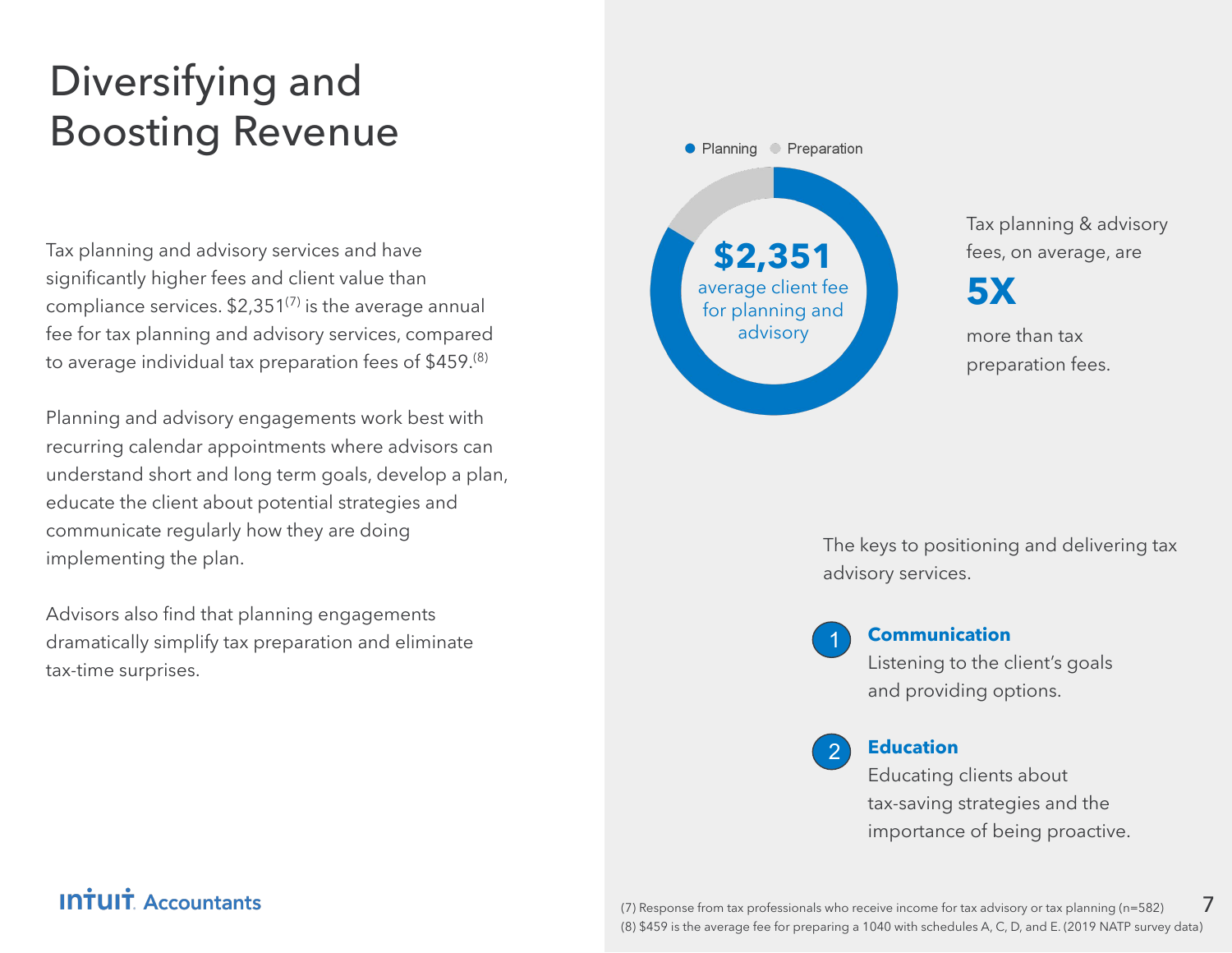# Planning and Advisory **Strategies**

The tax strategy categories most commonly used by tax advisors include income shifting, credits, retirement plans, timing of income and expenses.

The most commonly cited tax-savings strategies include using S- corporation entities to minimize self-employment taxes, bonus depreciation, section 179 expense, retirement plan contributions, paycheck protection plan loans, and certain tax credits.

The more advisors focus their practice on a certain type of client or niche, the more they tend to standardize the group of tax strategies they commonly apply to their clients.

#### **Tax Strategy Categories Used**



80% of tax advisors regularly use income shifting strategies with clients, including business entity analysis. (9)

### **INTUIT** Accountants

8